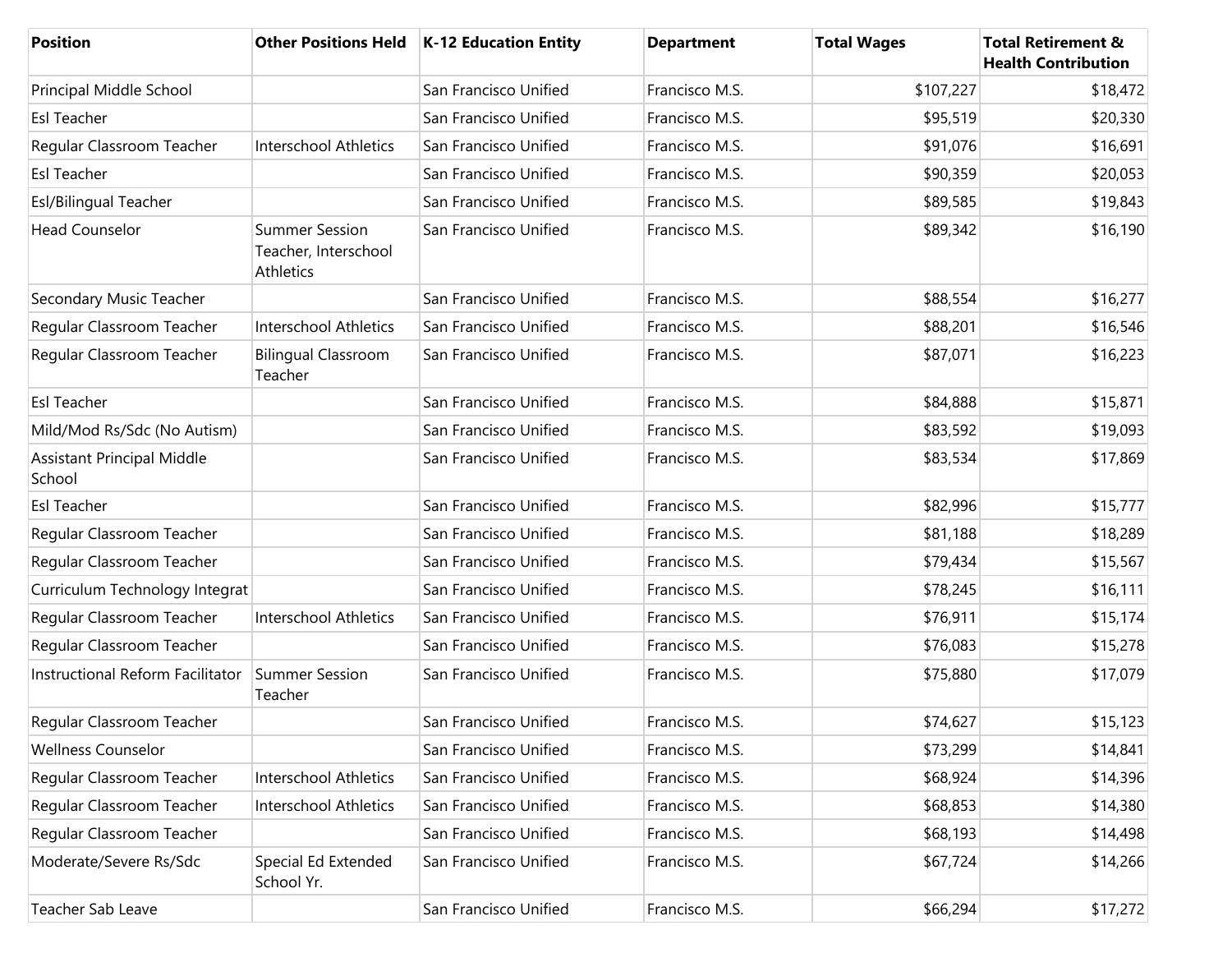| Regular Classroom Teacher |                                   | San Francisco Unified | Francisco M.S. | \$66,193 | \$14,151 |
|---------------------------|-----------------------------------|-----------------------|----------------|----------|----------|
| Regular Classroom Teacher |                                   | San Francisco Unified | Francisco M.S. | \$65,810 | \$14,243 |
| Counselor                 |                                   | San Francisco Unified | Francisco M.S. | \$64,171 | \$13,943 |
| Regular Classroom Teacher |                                   | San Francisco Unified | Francisco M.S. | \$63,832 | \$13,891 |
| Regular Classroom Teacher |                                   | San Francisco Unified | Francisco M.S. | \$63,459 | \$16,558 |
| Regular Classroom Teacher |                                   | San Francisco Unified | Francisco M.S. | \$60,813 | \$13,598 |
| Counselor                 |                                   | San Francisco Unified | Francisco M.S. | \$59,400 | \$13,502 |
| Principal Middle School   |                                   | San Francisco Unified | Francisco M.S. | \$59,189 | \$9,192  |
| Mild/Moderate Rs/Sdc      |                                   | San Francisco Unified | Francisco M.S. | \$58,663 | \$16,711 |
| Custodian                 |                                   | San Francisco Unified | Francisco M.S. | \$56,450 | \$20,914 |
| Regular Classroom Teacher |                                   | San Francisco Unified | Francisco M.S. | \$56,161 | \$16,414 |
| Regular Classroom Teacher |                                   | San Francisco Unified | Francisco M.S. | \$55,199 | \$5,330  |
| Regular Classroom Teacher |                                   | San Francisco Unified | Francisco M.S. | \$54,893 | \$13,050 |
| Custodian                 | Custodian                         | San Francisco Unified | Francisco M.S. | \$53,804 | \$30,058 |
| Custodian                 |                                   | San Francisco Unified | Francisco M.S. | \$52,496 | \$27,471 |
| Mild/Moderate Rs/Sdc      |                                   | San Francisco Unified | Francisco M.S. | \$52,095 | \$6,008  |
| Senior Clerk Typist       |                                   | San Francisco Unified | Francisco M.S. | \$51,676 | \$19,824 |
| Custodian                 |                                   | San Francisco Unified | Francisco M.S. | \$43,398 | \$25,393 |
| Clerk Typist              |                                   | San Francisco Unified | Francisco M.S. | \$42,317 | \$24,835 |
| Senior Clerk Typist       |                                   | San Francisco Unified | Francisco M.S. | \$39,107 | \$23,432 |
| Regular Classroom Teacher |                                   | San Francisco Unified | Francisco M.S. | \$34,833 | \$8,277  |
| Sped Ia Sh - All Impair   | Sp/Ed. la Non-Sev H:<br>All Impmt | San Francisco Unified | Francisco M.S. | \$31,149 | \$7,787  |
| Mild/Moderate Rs/Sdc      |                                   | San Francisco Unified | Francisco M.S. | \$30,507 | \$3,273  |
| Sped Ia Sh - All Impair   | Sped Ia Sh - All Impair           | San Francisco Unified | Francisco M.S. | \$28,692 | \$7,740  |
| Soar Para                 | Sped Para Community<br>Access/T   | San Francisco Unified | Francisco M.S. | \$26,732 | \$0      |
| Sped Ia Sh - All Impair   |                                   | San Francisco Unified | Francisco M.S. | \$25,199 | \$7,811  |
| Sped Ia Sh - All Impair   |                                   | San Francisco Unified | Francisco M.S. | \$24,507 | \$7,645  |
| Security-Campus           |                                   | San Francisco Unified | Francisco M.S. | \$24,244 | \$7,645  |
| Sped Ia Sh - All Impair   |                                   | San Francisco Unified | Francisco M.S. | \$22,717 | \$2,681  |
| Sped Ia Sh - All Impair   |                                   | San Francisco Unified | Francisco M.S. | \$22,078 | \$10,329 |